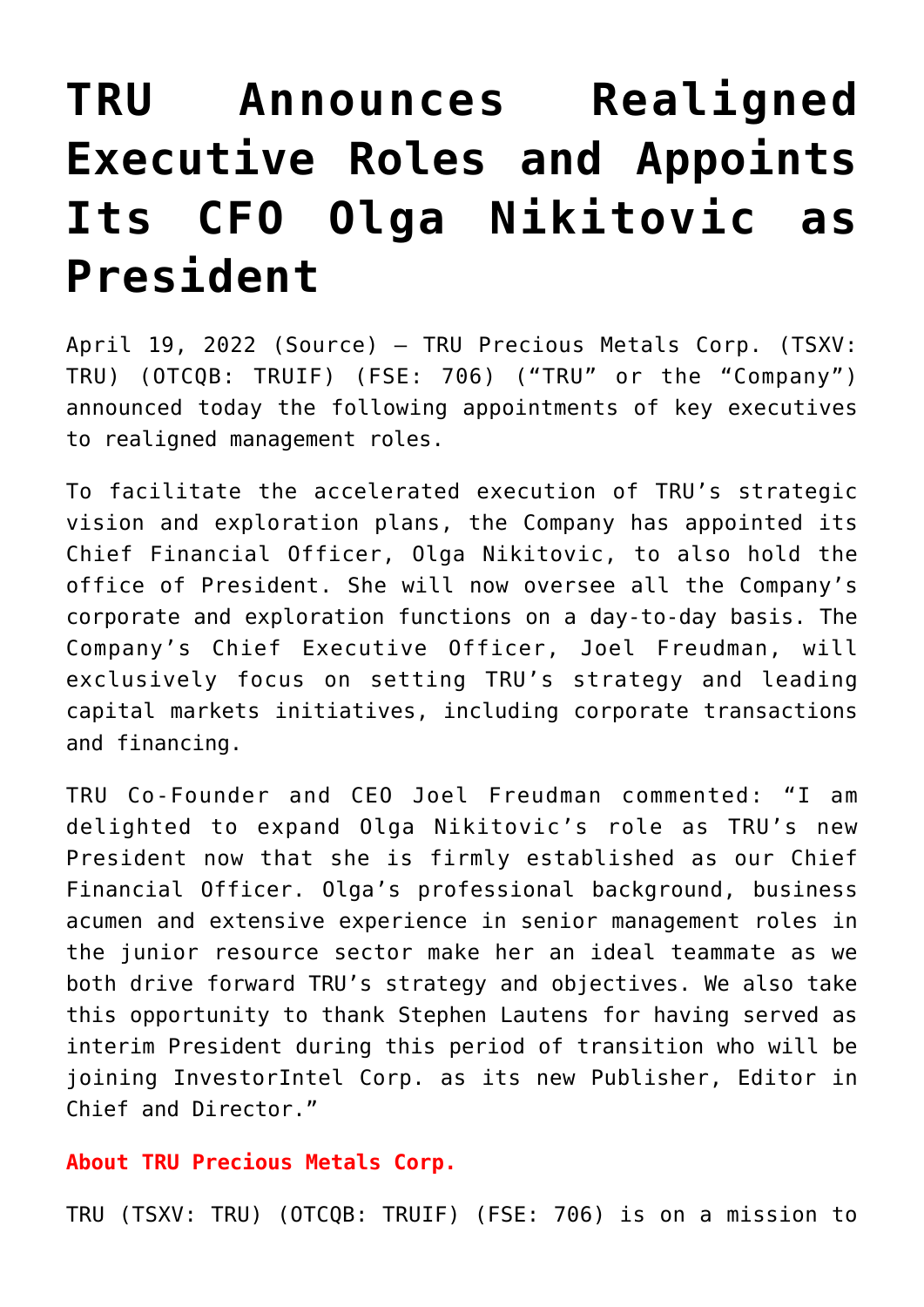build long-term shareholder value, through prudent natural resource property development and transactions. Currently TRU is exploring for gold and copper in the highly prospective Central Newfoundland Gold Belt and has an option with TSXlisted Altius Minerals to purchase 100% of the Golden Rose Project. Golden Rose is a regional-scale 236  $km^2$  land package, including a newly discovered 20 km district-scale structure and an additional 45 km of strike length along the depositbearing Cape Ray – Valentine Lake Shear Zone, directly between Marathon Gold's Valentine Gold Project and Matador Mining's Cape Ray Gold Project.

TRU is a portfolio company of Resurgent Capital Corp. ("Resurgent"), a merchant bank providing venture capital markets advisory services and proprietary financing. Resurgent works with promising public and pre-public microcapitalization companies listing on Canadian stock exchanges. For more information on Resurgent and its portfolio companies, please visit Resurgent's website at [https://www.resurgentcapital.ca/](https://mandrillapp.com/track/click/30568383/www.newsfilecorp.com?p=eyJzIjoibU14TVRfMEpBZGVTS1pha0JXTGJxOVBCbUc4IiwidiI6MSwicCI6IntcInVcIjozMDU2ODM4MyxcInZcIjoxLFwidXJsXCI6XCJodHRwczpcXFwvXFxcL3d3dy5uZXdzZmlsZWNvcnAuY29tXFxcL3JlZGlyZWN0XFxcL0VyeDNac01hek9cIixcImlkXCI6XCI5ODQxMzBjNGRjOTU0Y2NiOTUwZmQ5ZTYzYjAzN2M0OFwiLFwidXJsX2lkc1wiOltcImQ2YTAwMzVhZmMzZjRhMjBlNzI4YzE0MzBjOThlMTUzMTliOTlmYmFcIl19In0) or follow Resurgent on LinkedIn at [https://ca.linkedin.com/company/resurgent-capital-corp](https://mandrillapp.com/track/click/30568383/www.newsfilecorp.com?p=eyJzIjoiZ2FhRnVfb21fejBhMVhtdDBYMWN1WUs4VHc4IiwidiI6MSwicCI6IntcInVcIjozMDU2ODM4MyxcInZcIjoxLFwidXJsXCI6XCJodHRwczpcXFwvXFxcL3d3dy5uZXdzZmlsZWNvcnAuY29tXFxcL3JlZGlyZWN0XFxcL3hPUTBFSFF6Qk5cIixcImlkXCI6XCI5ODQxMzBjNGRjOTU0Y2NiOTUwZmQ5ZTYzYjAzN2M0OFwiLFwidXJsX2lkc1wiOltcImQ5ZDA0ZjBmMWVkNjM0MTVmMjczYjY1MTMyYjRkZTc4MTc3NzY4ZDVcIl19In0).

For further information about TRU, please contact:

Joel Freudman Co-Founder & CEO TRU Precious Metals Corp. Phone: 1-855-760-2TRU (2878) Email: [ir@trupreciousmetals.com](mailto:ir@trupreciousmetals.com)

To connect with TRU via social media, below are links:

Twitter [https://twitter.com/corp\\_tru](https://mandrillapp.com/track/click/30568383/www.newsfilecorp.com?p=eyJzIjoiaTZMN1hzS3RIWHc3SGQycTBJNTBXSzBZcWRzIiwidiI6MSwicCI6IntcInVcIjozMDU2ODM4MyxcInZcIjoxLFwidXJsXCI6XCJodHRwczpcXFwvXFxcL3d3dy5uZXdzZmlsZWNvcnAuY29tXFxcL3JlZGlyZWN0XFxcLzdleDVuZlowUk9cIixcImlkXCI6XCI5ODQxMzBjNGRjOTU0Y2NiOTUwZmQ5ZTYzYjAzN2M0OFwiLFwidXJsX2lkc1wiOltcImQ4MTZkZmM0NWM1NWRhYmE5N2MwODk3YjQyMzAxNTJjNzVmMDQyMTVcIl19In0)

LinkedIn [https://www.linkedin.com/company/tru-precious-metals-corp](https://mandrillapp.com/track/click/30568383/www.newsfilecorp.com?p=eyJzIjoiTGZrX2ZFSWdGMU5lRTh1V3RaQnZYRUR3cGNnIiwidiI6MSwicCI6IntcInVcIjozMDU2ODM4MyxcInZcIjoxLFwidXJsXCI6XCJodHRwczpcXFwvXFxcL3d3dy5uZXdzZmlsZWNvcnAuY29tXFxcL3JlZGlyZWN0XFxcL2U0R2dqY2VES0pcIixcImlkXCI6XCI5ODQxMzBjNGRjOTU0Y2NiOTUwZmQ5ZTYzYjAzN2M0OFwiLFwidXJsX2lkc1wiOltcIjZlNDQ1NTk2M2VlN2JkZTE1YWQxMzYyYWYzY2JlNTA3YTkzZmE3OWNcIl19In0)